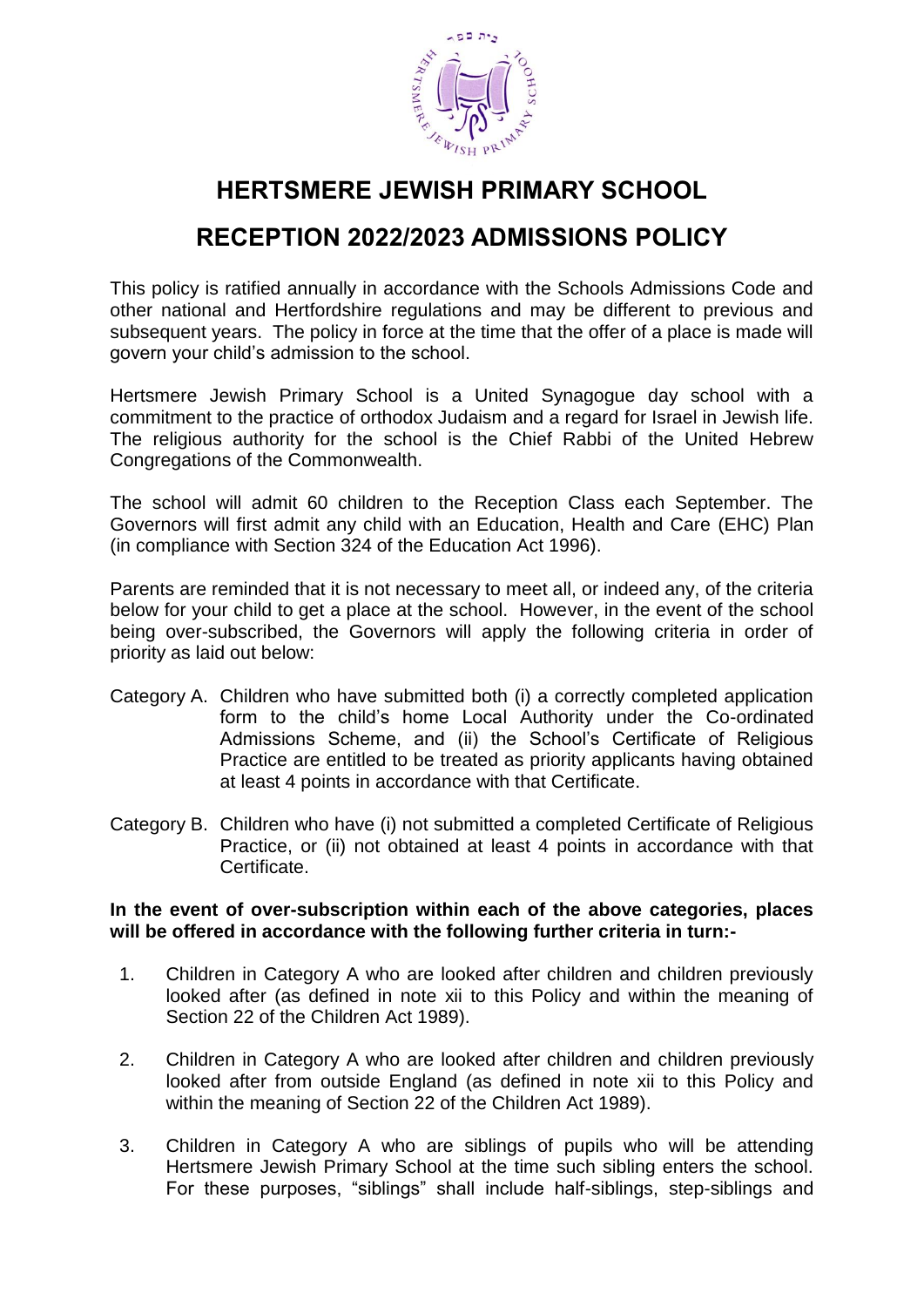adopted siblings living at the same address, children looked after or previously looked after and in every case living permanently in a placement within the home as part of the family household from Monday to Friday at the time of application. For the avoidance of doubt, a sibling link will not be recognised for children living temporarily in the same house, for example a child who usually lives with one parent but has temporarily moved.

- 4. Children in Category A who are siblings of former pupils of HJPS for a period of at least three consecutive years preceding the proposed date of entry. For these purposes, "siblings" shall include half-siblings, step-siblings and adopted siblings living at the same address.
- 5. Children in Category A who are children of HJPS staff for these purposes, "children" shall include step-children and adopted children. "HJPS staff" means anyone employed by HJPS in a paid capacity whether full-time or parttime for a continuous period of two years up to the date of admission; and who, at the date of admission has not served nor been serviced notice of termination of employment at HJPS. For the avoidance of doubt any child under this category must be living permanently at the same residential address as the HJPS staff member.
- 6. Children in Category A with a residential address in Hertfordshire in the following proportions:
	- a) Not more than 35% of places available under this paragraph shall be offered to children living at addresses in Borehamwood having a WD6 postcode;
	- b) Not more than 10% of such places shall be offered to children living at addresses in Elstree having a WD6 postcode;
	- c) Not more than 25% of such places will be offered to children living at addresses having a WD23 postcode;
	- d) Not more than 15% of such places will be offered to children living at addresses in Radlett having a WD7 postcode;
	- e) Not more than 10% of such places will be offered to children living at addresses in Shenley having a WD7 postcode; and
	- f) Not more than 5% of such places will be offered to children living at addresses with any other WD postcode or any of the following postcodes: AL, EN6, EN7, EN8, EN10, EN11, HP1 to HP5, HP23, LU2, SG1 to SG14.

Any fractions produced by the above criteria shall be rounded down to the nearest whole number.

- 7. Any remaining applicants within Category A.
- 8. Children in Category B.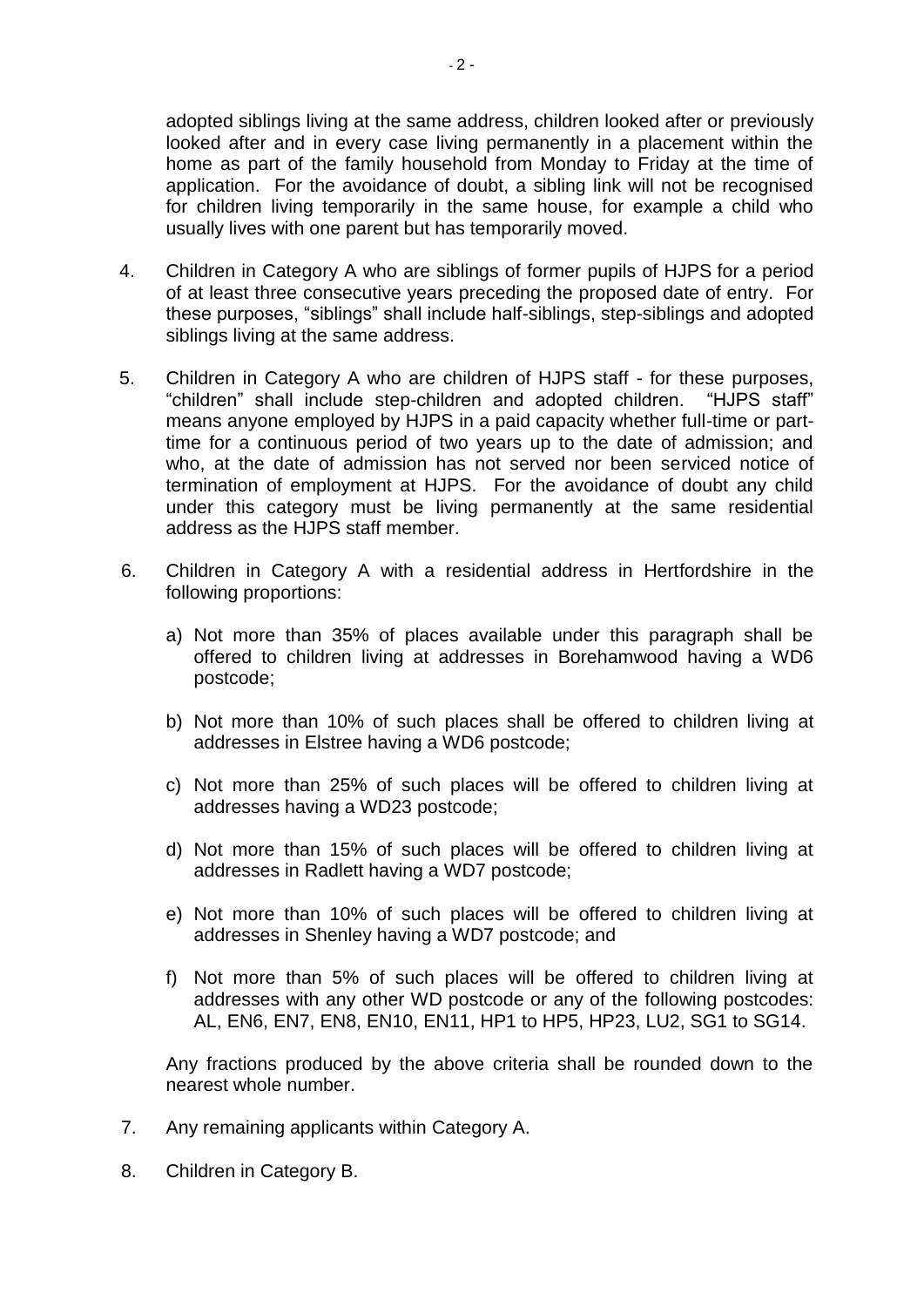9. In the event of over-subscription within any of the above criteria, proximity to the school of the child's residential address, as measured by the Local Authority according to the procedure set out in the Notes attached to this policy, will be the determining factor.

### Twins and multiple births

Where applications are made on behalf of two or more children born on the same day to the same parents, and there is only space in the class for one child, then the twin or sibling from a multiple birth will be admitted otherwise than as an excepted pupil.

#### Admission of children outside their normal age group

Applicants may seek a place for their child outside of their normal age group, for example, if the child is gifted and talented or has experienced problems such as ill health. In addition, in relation to a summer born child (i.e., a child born from 1<sup>st</sup> April to 31st August) applicants may choose not to send their child to school until the September following their fifth birthday and may request that they are admitted out of their normal age group – to Reception rather than Year 1. Those applicants seeking admission out of normal age group should follow the procedure outlined in the Notes attached to his policy. All decisions will be made on the basis of the circumstances of each case and in the best interests of the child concerned.

### Admissions data

60 places were available in Reception 2021/2022.

Attached to this policy are Notes, which further explain the admissions system, the impact of the Local Authority Co-ordinated Admissions System and other aspects of the admissions process, including how the Governing Body determines both proximity to the school and also residential address (where in doubt).

Please see the privacy notice on the school's website as to how we handle your data at [http://www.hjps.herts.sch.uk/privacy-notice/.](http://www.hjps.herts.sch.uk/privacy-notice/)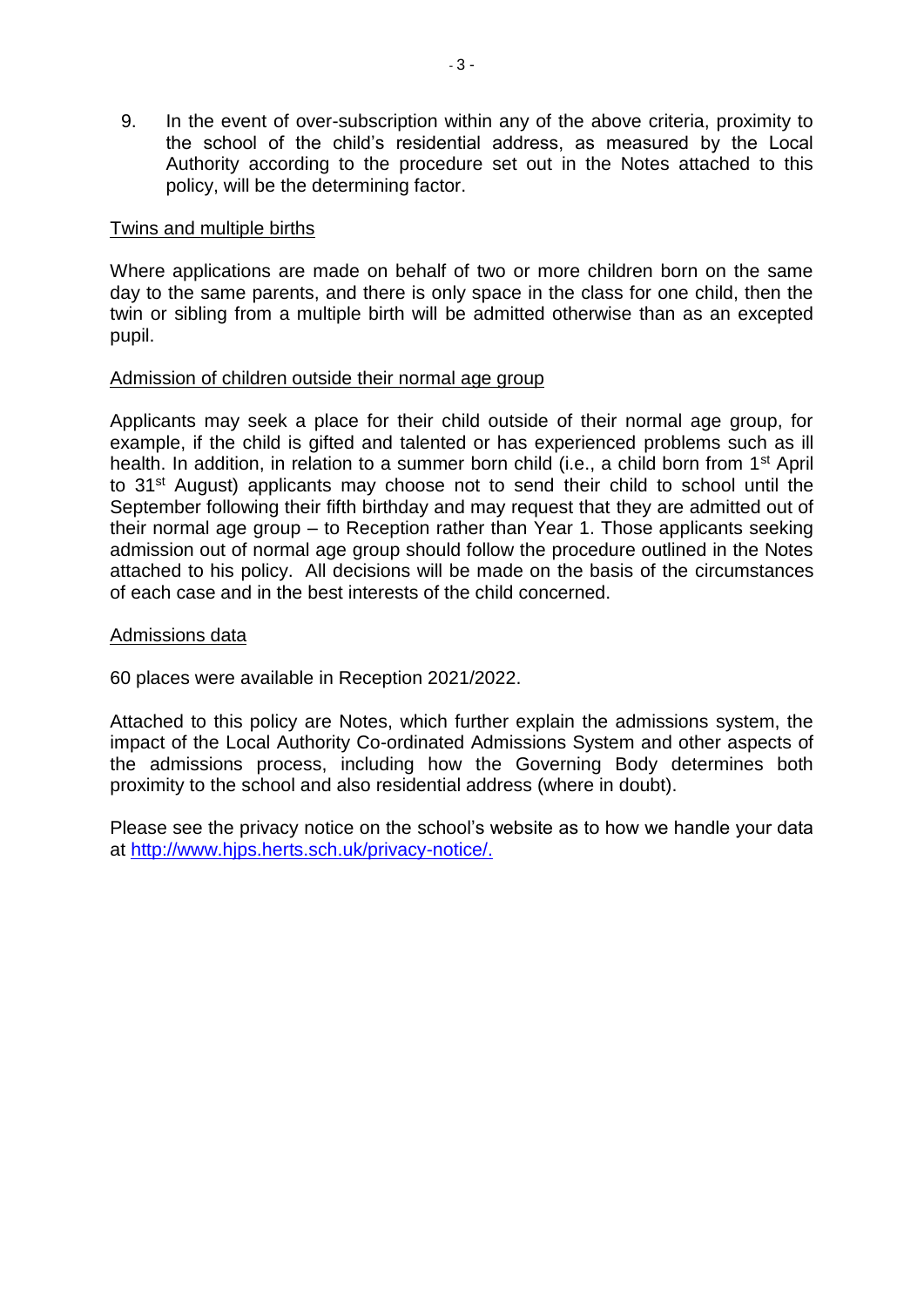# **NOTES TO RECEPTION 2022/2023 ADMISSIONS POLICY**

The following notes are part of the Admissions Policy. They contain important explanations of the operation of the principles of the policy, including the timetable for applications; how the Local Authority measures the distance of each child's house to the school; at which point the child's residence is decided; and what happens if you apply late.

# **Procedure for making applications**

i. It is important to understand that, under the Local Authority Co-ordinated Admissions System, offers of places in Reception are made by the school's Local Authority and not by the school, even if the child attended HJPS Nursery.

**No Reception place can be provided unless an application has also been made through the Local Authority Co-ordinated Admissions Scheme. Please contact your Local Authority for details and an Application Form at [www.hertfordshire.gov.uk/admissions.](file:///C:/Users/nadine.taylor/AppData/Local/Packages/Microsoft.MicrosoftEdge_8wekyb3d8bbwe/TempState/Downloads/www.hertfordshire.gov.uk/admissions)**

- ii. In order to be considered under this policy, applications to enter Reception must be received by the Local Authority by 15 January in the school year (1 September – 31 August) in which the child will attain four years of age.
- iii. The school has no discretion to treat any late applications as having been received before the deadline. Late applicants will be considered after applications made within the deadline, and in accordance with the criteria set out in the Continued Interest Admissions Policy.
- iv. In addition to the application to the Local Authority, applicants are asked to complete the school's Supplementary Information Form and send it to the school by the same deadline. This will enable the school to keep applicants updated and informed of developments in the admissions process. It will also assist the Governors in giving the application the appropriate level of priority.
- v. For those who wish to be considered as priority applicants, the Certificate of Religious Practice for primary schools under the religious authority of the Chief Rabbi (the "CRP") should also be completed and sent to the school. If no CRP is provided, or less than the required number of points have been obtained, an application cannot be considered a priority under paragraph A of the Admissions Policy.
- vi. Applicants who have provided a completed CRP to the school to accompany an application for a place in Nursery need not complete a further CRP to accompany the child's application for a place in Reception.
- vii. The Governors will have discretion to refuse or withdraw the offer of a place should it become evident that an applicant has provided fraudulent or misleading information in any part of their application.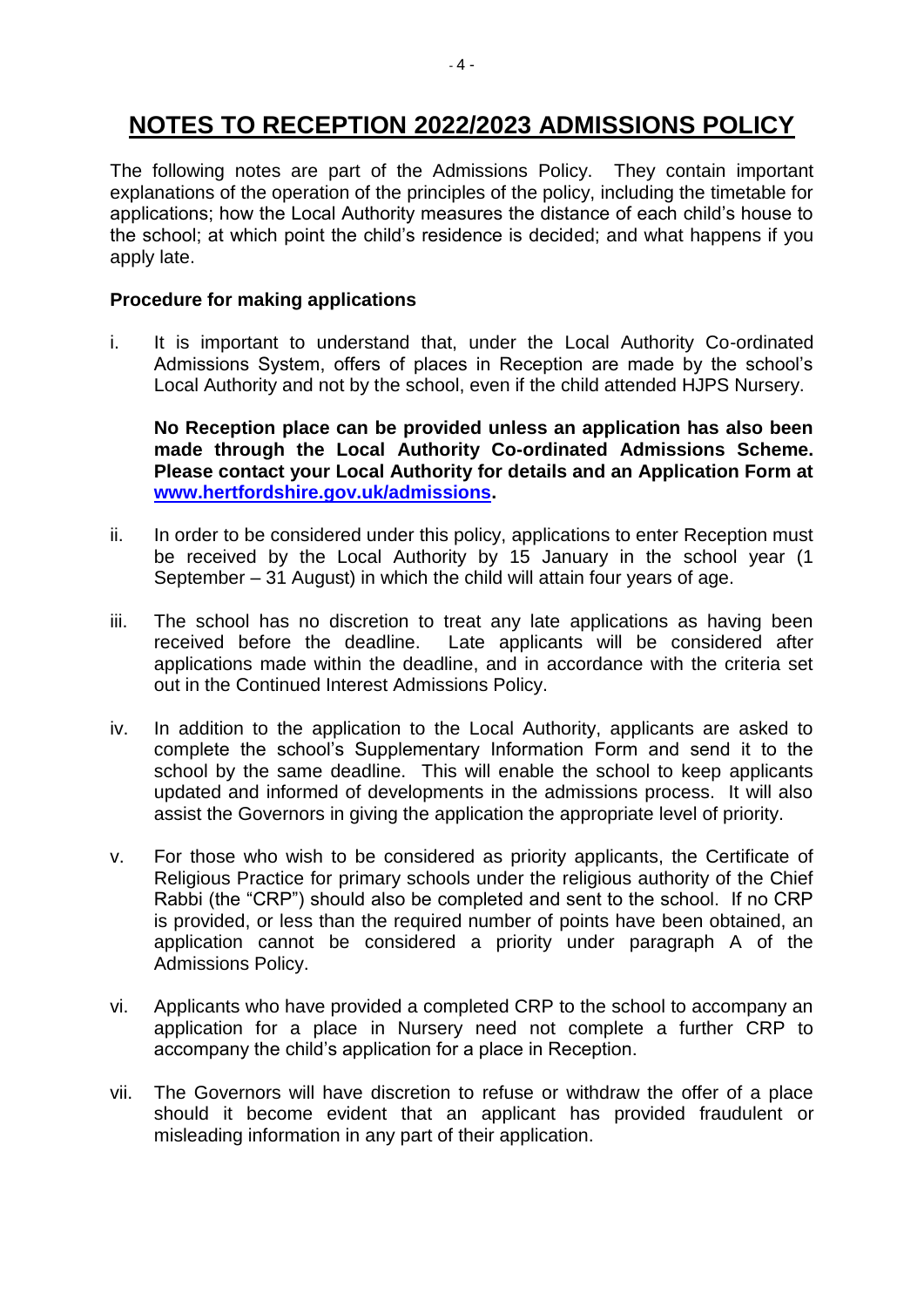## **Determination of the applicant's address and distance from the school**

- viii. For the purpose of Reception admission, but subject to the Hertfordshire Coordinated Admissions Scheme, the child's residential address shall be determined as at the deadline for application.
- ix. It is strongly recommended that the school is informed in writing of any change of address after the original application is made, as this might affect the child's chances of admission or his or her place on the Continued Interest List.
- x. Where a residential address notified to the school appears not to be the child's permanent residence, the Governors will determine on the basis of all the information available to them whether or not such address constitutes the child's residential address for the purpose of the policy.
- xi. Proximity to the school shall be determined by a straight line distance measurement system provided by Hertfordshire County Council: Distances are measured using a computerised mapping system to two decimal places. The measurement is taken from the "Address Base Premium" address of the residence to the address point of the school. Address Base Premium data is a nationally recognised method of identifying the location of schools and individual residences. The points from which such distances are measured, and the distances so measured will be determined conclusively by Hertfordshire County Council and the Governors are unable to overrule or deviate from any such measurements made. For further information, please visit [www.hertfordshire.gov.uk/admissions](http://www.hertsdirect.org/scholearn/admissions/) or call Hertfordshire's Customer Service Centre on 0300 123 4043.

## **Looked after children**

xii. Places will be allocated to children in public care according to Chapter 7, Section 2 of the *School Admissions (Admission Arrangements and Coordination of Admission Arrangements) (England) Regulations 2012.* These children will be given priority over all other applicants under Rule 1. Highest priority will also be given to children who were looked after, but ceased to be so because they were adopted, or became subject to a Child Arrangements Order or a Special Guardianship Order. A looked after child, or previously looked after child from outside England is a child who has been looked after outside of England by a public authority, religious organisation or another provider of care whose sole purpose is to benefit society. Such care may have been provided by orphanages or other settings.

A "child looked after" is a child who is

- a) in the care of a local authority, or
- b) being provided with accommodation by a local authority in the exercise of their social services functions (section 22(1) of The Children Act 1989)

"Adopted" – under the terms of the Adoption and Children Act 2002 (section 46).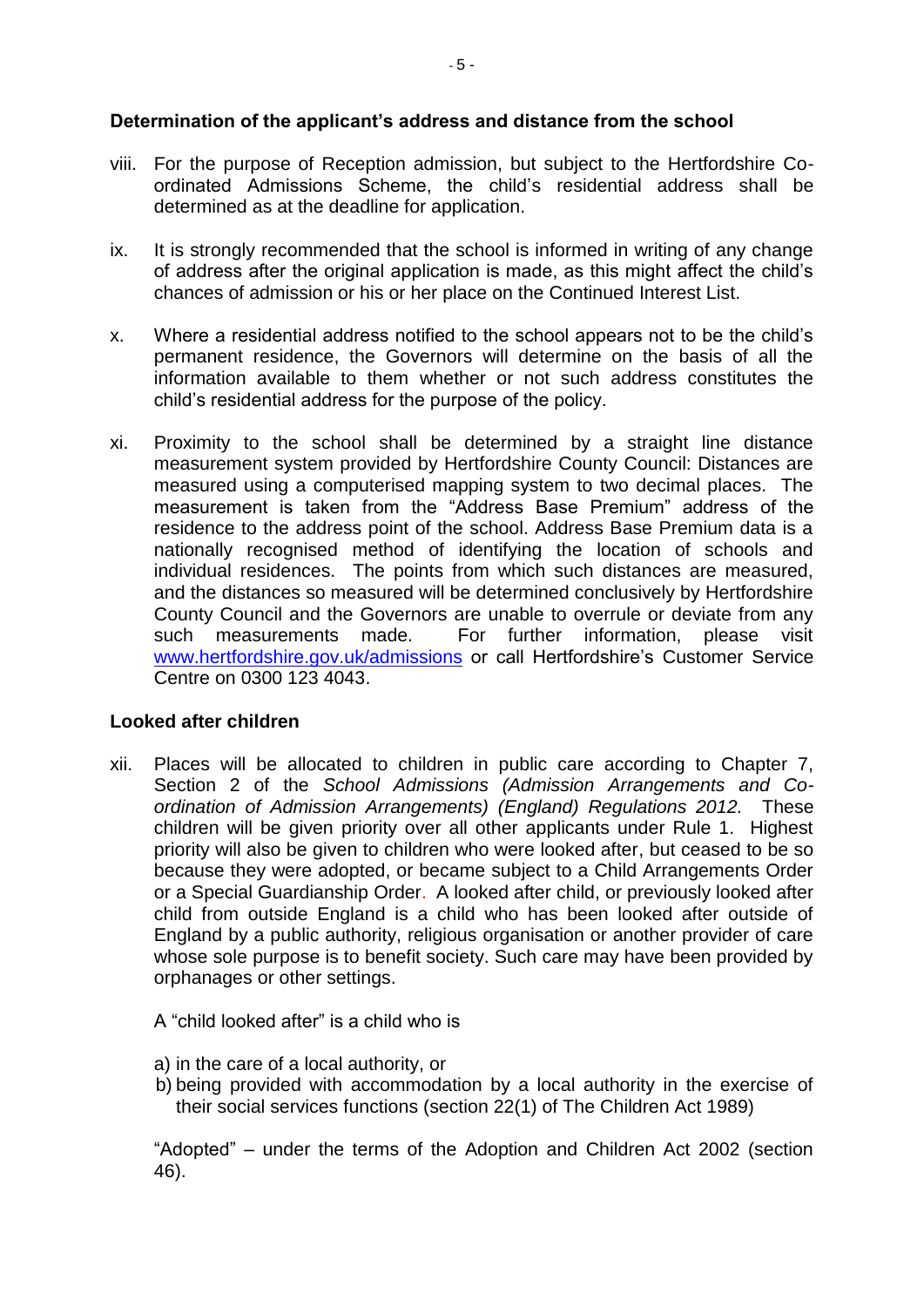"Child Arrangements Order" – under the provisions of the Children and Families Act 2014, a Child Arrangements Order settles the arrangements to be made as to the person with whom the child is to live.

"Special Guardianship Order" – under 14A of The Children Act 1989, an order appointing one or more individuals to be a child's special guardian or guardians.

Children in the process of being placed for adoption are classified by law as children looked after providing there is a Placement Order and the application would be prioritised.

## **The right of appeal**

xiii. Parents who do not receive an offer of a place in Reception have the right to appeal. If they decide to do so, they should write to the Clerk to the Governors at the school within 20 school days of receiving the letter of refusal. The Clerk will provide details relating to the appeal process, including the limited grounds on which an appeal can succeed, as set out in the Schools Admission Code.

### **Procedure for requesting admission outside normal age group**

- xiv. Applicants seeking admission of their child outside of their normal age group must contact HJPS as soon as possible in writing setting out the circumstances and why admission outside of normal age group is felt to be appropriate setting out full details relating to the child's academic, social and emotional development and where relevant their medical history and the views of a medical professional and whether they have previously been educated out of their normal age group and whether or not they would naturally have fallen into a lower age group if they had not been born prematurely. The information will then be reviewed by the Governors and the applicants may be invited to a meeting at HJPS and/or be asked for further information. A reasoned decision will then be taken based on all the circumstances in the case and taking into account the views of the Headteacher.
- xv. Agreement to admission outside normal age group only entitles the applicant to apply outside of the normal age group. It does not provide priority over any other applicant. Applicants who are refused a place at a school for which they have applied have the right of appeal to an independent admission appeal panel. Applicants do not have the right to appeal if they have been offered a place and it is not in the year group they would like. However they may make a complaint about an admission authority's decision not to admit their child outside their normal age group.

#### **Miscellaneous notes**

- xvi. Parents must indicate in writing their intention to take up the place within two weeks of the offer being made. They can do so either online or by means of a paper response form which will be provided.
- xvii. Parents whose children do not already attend the school's Nursery will be invited to tours of the school during the year preceding their child's admission.